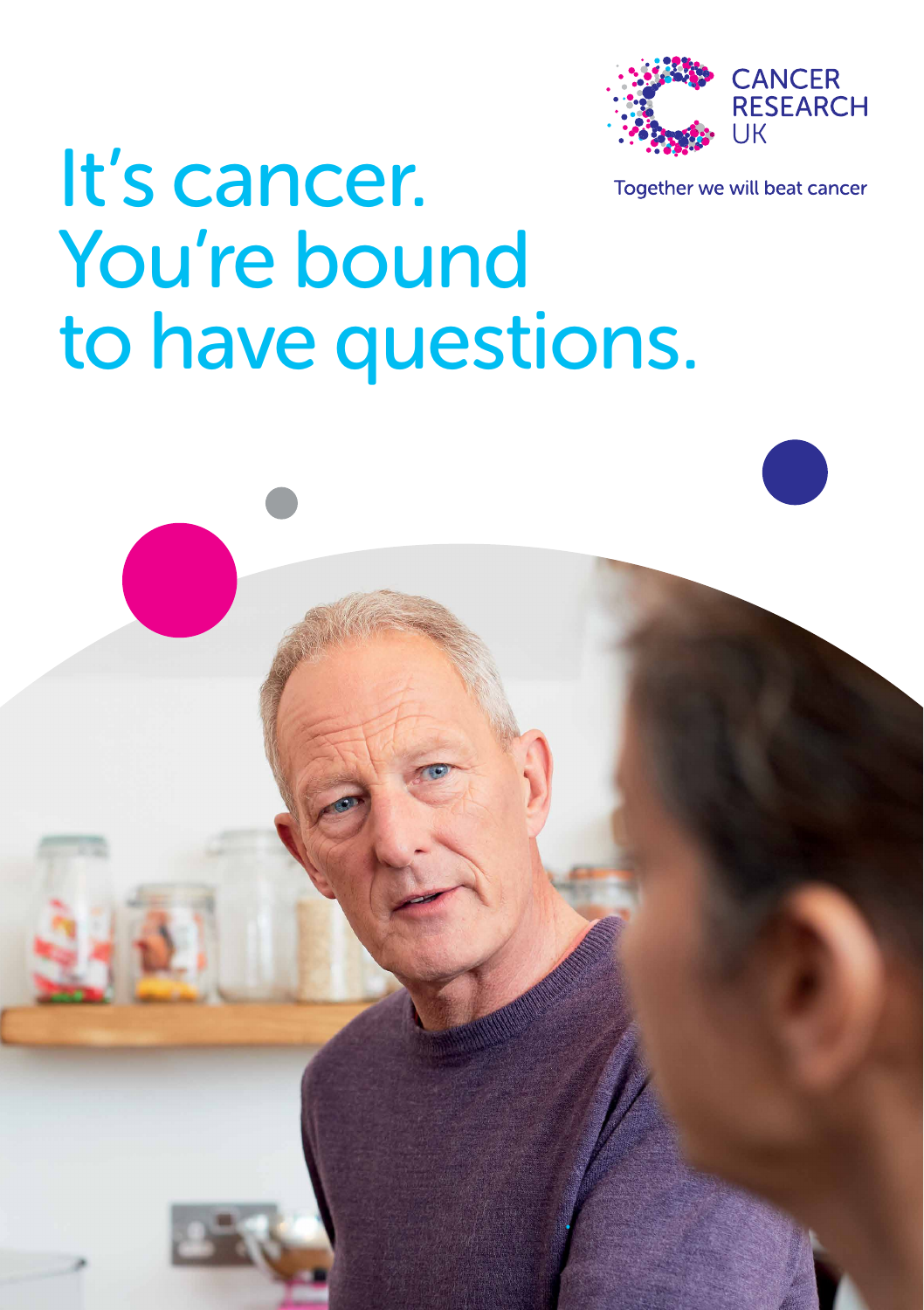# Overwhelmed by information? Let us help you find the answers

Cancer Research UK's free information services guide you through the many questions a diagnosis of cancer can bring.

# Expert online information

All the information on our website comes direct from the experts – from the scientists who study cancer every day to our team of dedicated specialist nurses. If you or a loved one has been diagnosed with cancer, we can help you find your way to the information you need. Our website covers everything from diagnosis and treatment to living with cancer – and beyond. Visit www.cruk.org/about-cancer to find out more.

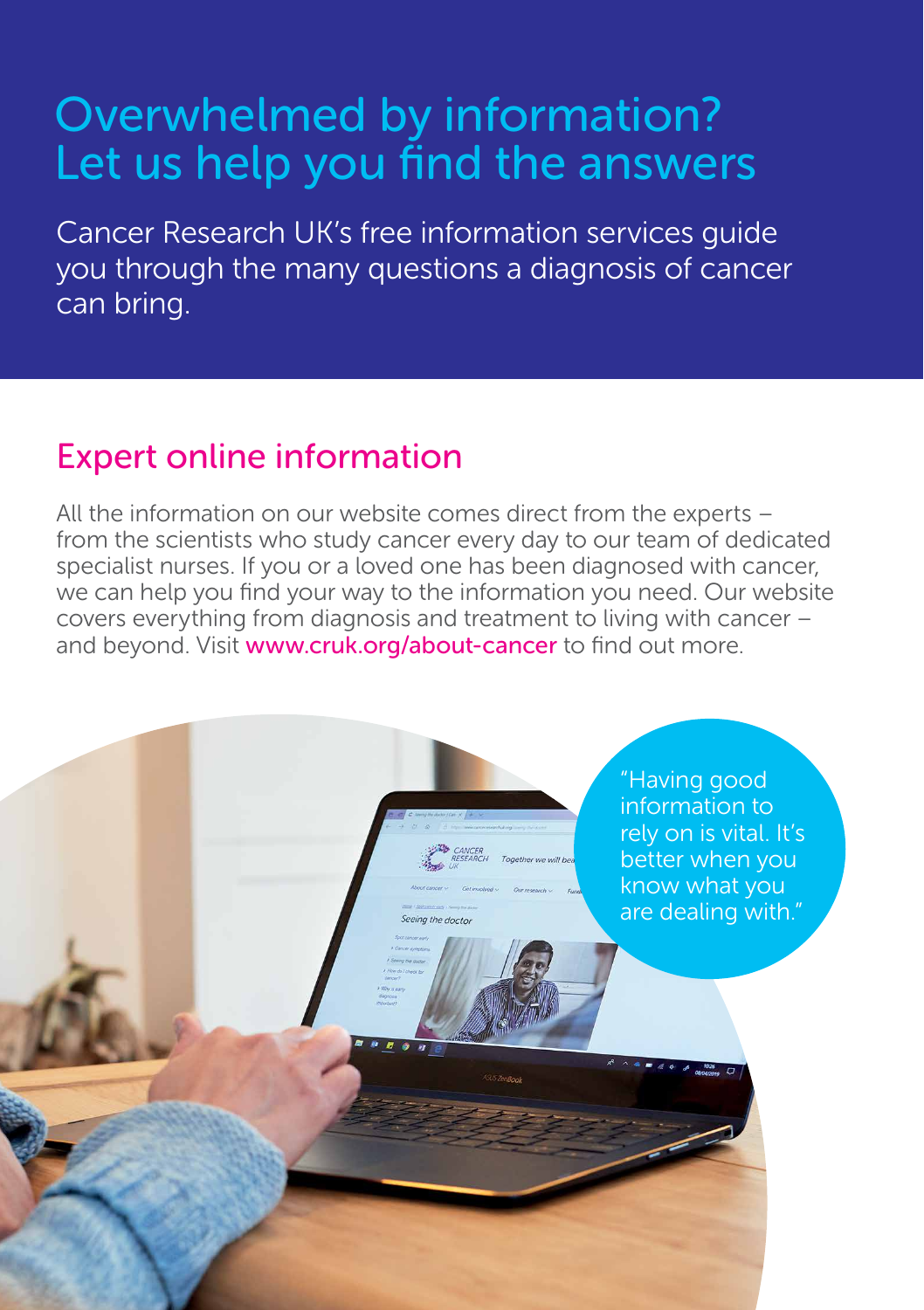# A safe place to share

Cancer Chat is an online community on our website where people affected by cancer can share their experiences. Cancer Chat members talk about every aspect of cancer, from coping with the side effects of treatment to life after cancer. You can search for information relevant to you, see what others are discussing or join in the chat.

You can read Cancer Chat without being a member, but if you do want to register it's easy. And our Cancer Chat team is on hand to make sure the forum is a safe place to give and receive support. Visit www.cruk.org.uk/cancerchat

### Talk to one of our nurses

If you're finding it tricky to navigate the maze of information surrounding cancer, or you're worried about what you might find online, give our dedicated team of cancer information nurses a call. There aren't any call centre menus, just a friendly trained nurse to talk to. If you want to talk to them in another language, just ask for our interpreting service. Freephone 0808 800 4040. Monday to Friday 9am to 5pm.

## Find out about clinical trials

Around 1 in 5 people with cancer now take part in a clinical trial. If you're interested in finding out more about what clinical trials are, how they work and whether there might be a clinical trial suitable for you, take a look on our website at www.cruk.org/trials

Our clinical trials database lists clinical trials around the UK supported by both Cancer Research UK and others. You can search by trial name, **Visit** your cancer type or location.

Search the database at www.cruk.org/trials

www.cruk.org/ about-cancer to find out more.